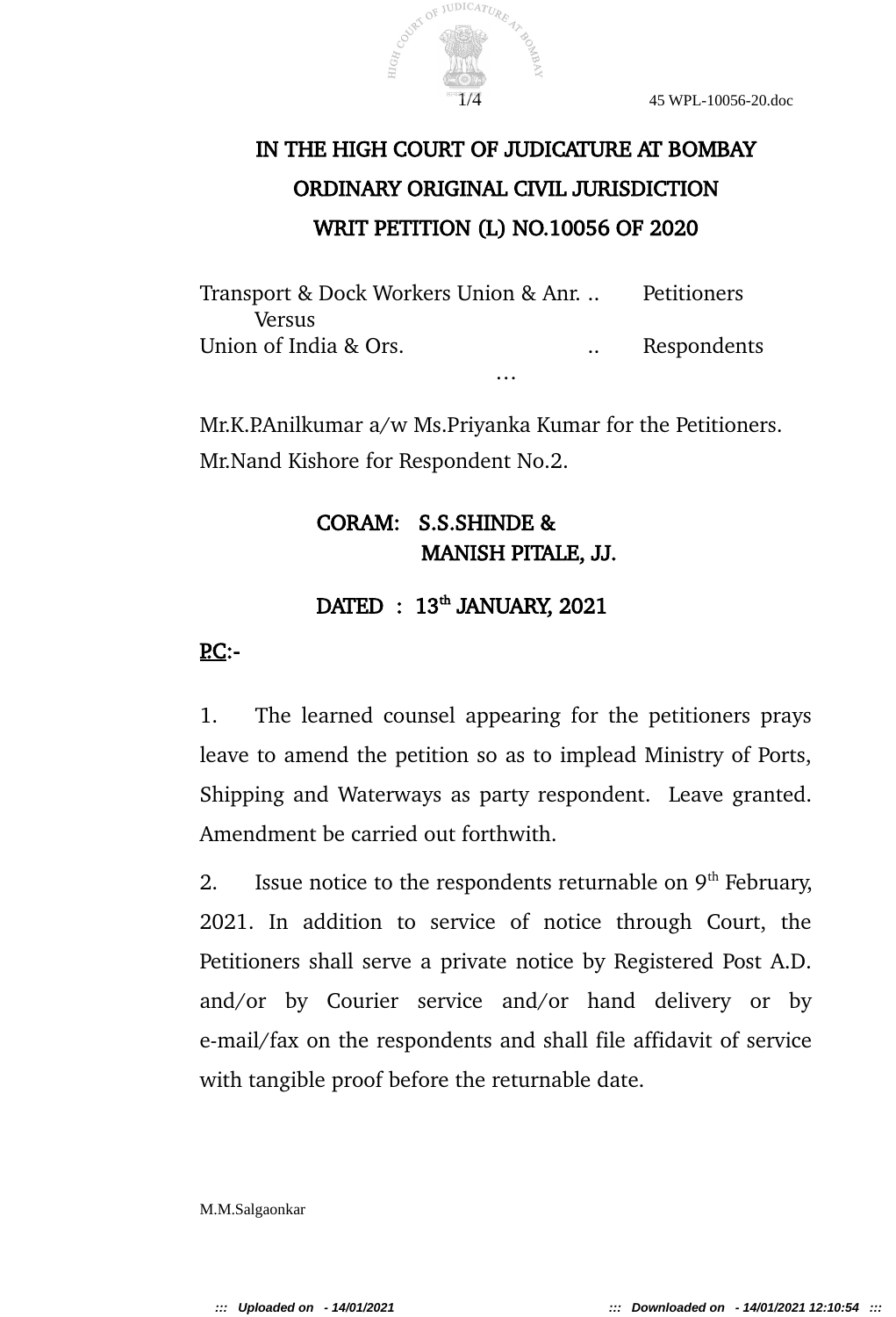

3. In the meantime, it will be open to the respondents to file the affidavit in replies.

4. So far as prayer for ad-interim relief is concerned, the petitioners have placed reliance upon the order passed by the High Court of Karnataka at Bangaluru in case of **Bharat** Electronics Workers Union Vs. Union of India and Ors. [Writ Petition No.15361/2020 (L-RES)] and submitted that adinterim relief may be granted in terms of prayer clause (D) to the extent of applicability of the Memorandum and Circular mentioned in prayer clause (D) to the workmen. The prayer is vehemently opposed by the learned counsel appearing for the second respondent. He submits that the Memorandum and Circular is applicable even to the Class III and Class IV employees.

5. The High Court of Karnataka at Bengaluru in the Writ Petition (supra), has passed the following order :

"Learned Senior Counsel Sri. Subba Rao, appearing for the petitioner-Bharat Electronic Workers Union, draws the attention of this Court to a decision of the Kerala High Court in the case of FACTS Workers Organization Vs. Union of India and others in W.P.(C) No.26423/2020 decided on 17.12.2020 wherein similar office order issued by the Central Government Undertaking was clarified as applicable only to the Executives and Non-Unionized Supervisors of CPSEs and it is not application to the Non-Executives. The Officer Memorandum dated 19.11.2020 issued by the Ministry of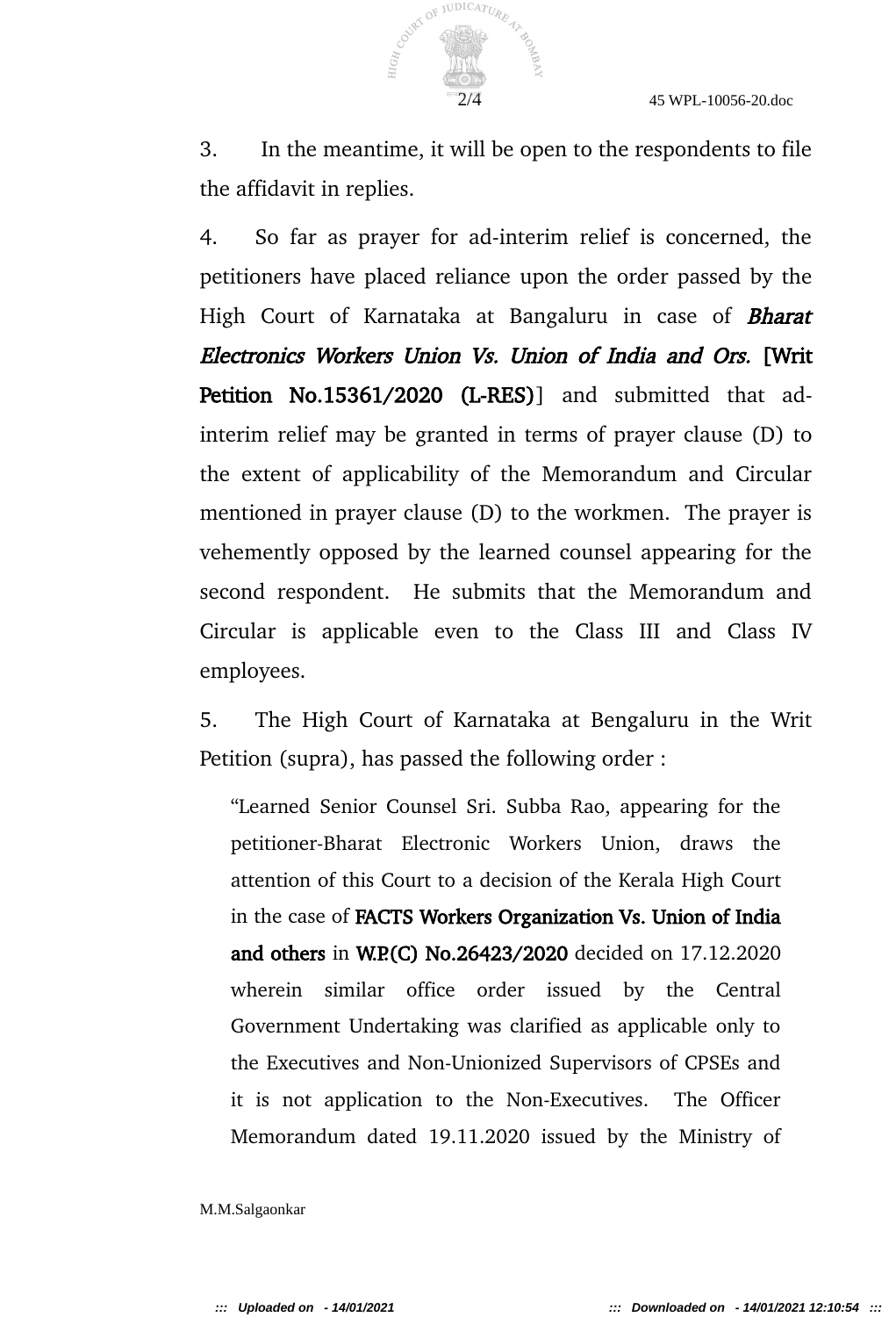

Heavy Industries and Public Enterprises Department of Public Enterprises, Government of India, freezing Dearness Allowance of employees of Central Public Sector Enterprises (CPSEs) is sought to be implemented by the respondent No.3- Public Sector undertaking, but is made applicable to the Non-Executives also. The Kerala High Court has recorded the submission of the Additional Solicitor General of India, who has submitted that the Office Memorandum dated 19.11.2020 is applicable only in the case of Executives and Non-Unionized Supervisors of CPSEs and it is not applicable insofar as the workmen in this enterprises are concerned.

Consequently, there shall be an ad-interim order of stay of the operation and execution of the impugned Office Memorandum dated 26.11.2020 at Annexure-C, till the next date of hearing. Pending final adjudication of this Writ Petition, the respondent No.3 is directed to ensure that the payment of the Dearness Allowance to the workers with effect from 01.10.2020 as per the Memorandum of settlement dated 28.12.2018 is made.

The amount already deducted or recovered by the respondent No.3 shall be subject to the final outcome of this writ petition.

Learned Central Government Counsel is directed to take notice for respondent Nos.1 and 2.

Issue emergent notice to respondent No.3."

6. In the facts of the present case, till next date, we deem it